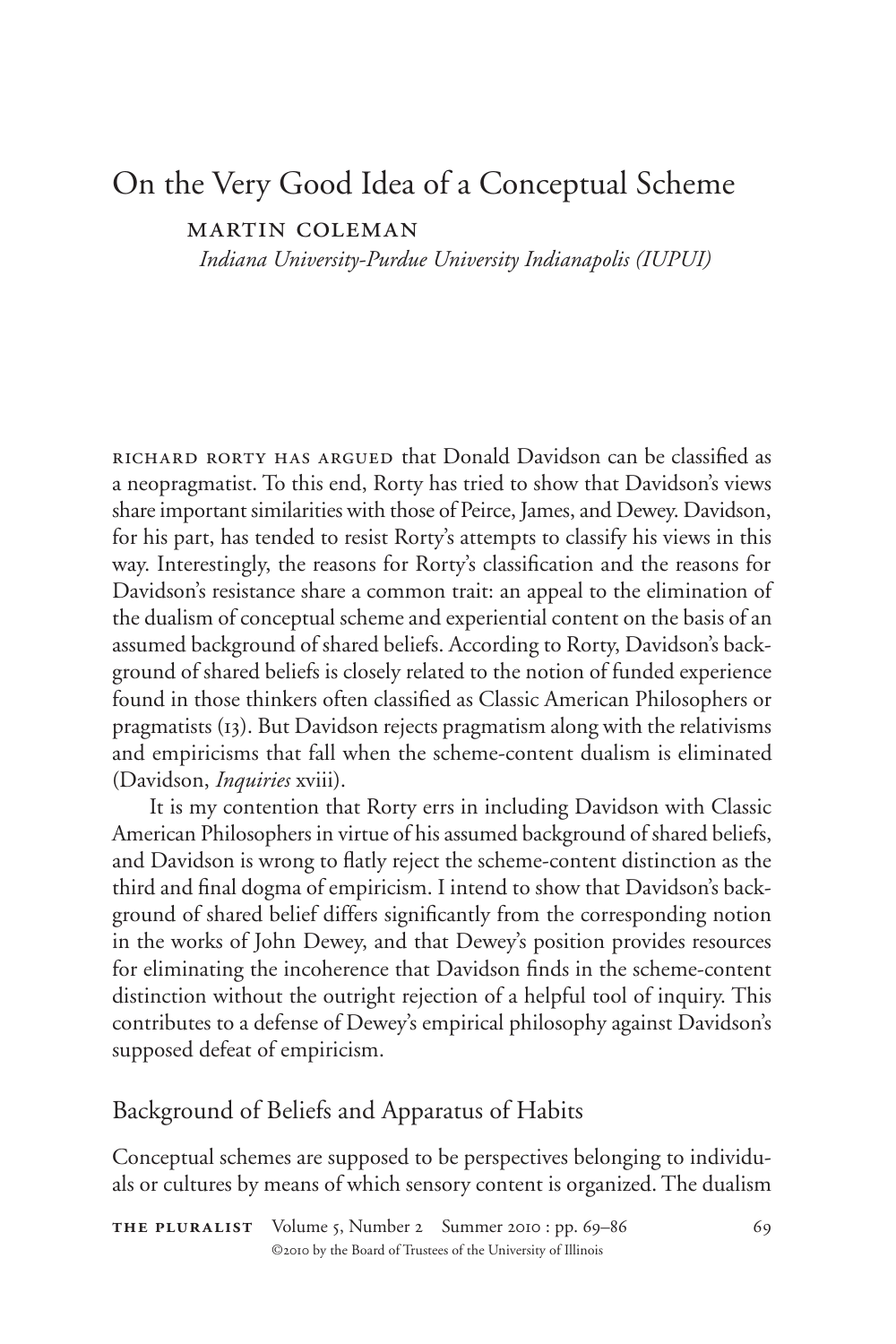of scheme-content seems to entail the possibility that different individuals or different cultures may have utterly different understandings of the world to the point of incommensurability. Davidson denies such a possibility and contends that the very notion of a conceptual scheme is incoherent. This is because to recognize a conceptual scheme as completely incommensurable would entail either going beyond one's own conceptual scheme, which would show the superfluity of a conceptual scheme, or else recognizing the supposedly incommensurable conceptual scheme *as* a conceptual scheme, which would indicate a significant similarity to one's own conceptual scheme and hence a contradiction of the claim of utter incommensurability. In this latter case, the point is that recognizing something as a conceptual scheme requires a shared background of agreement or beliefs. And as this background is not itself a conceptual scheme but rather a basic requirement of reasoning, the notion of a conceptual scheme again becomes superfluous.

This background of agreement can be understood by examining Davidson's use of the Principle of Charity, which is employed when trying to understand what a speaker means. According to Davidson, in order to understand the meaning of a speaker's utterances, one must know what the speaker believes because "a speaker who holds a sentence to be true on an occasion does so in part because of what he means, or would mean, by an utterance of that sentence, and in part because of what he believes" (*Inquiries* 142). But this "interdependence of belief and meaning" (*Inquiries* 137) presents a problem: beliefs cannot be determined without interpreting the meaning of a speaker's words. Thus, the interpreter appears trapped in a circle of the speaker's beliefs and the meanings of a speaker's utterances. The Principle of Charity allows the interpreter to escape the circle of unknown beliefs and uncomprehended meanings by assuming that most of the beliefs of the speaker are true. Without the assumption of shared understanding or shared truths, no further understanding is possible.

Davidson thinks one is not only justified but also compelled to adopt the Principle of Charity because genuine disagreements and misunderstandings make sense only against a background of what is understood in common. Genuine misunderstandings stand in contrast to cases in which there is *nothing*—no language, nothing rational—to understand and so nothing to *mis-*understand. Hence, an interpreter's initial inability to understand a speaker of an unknown language (given an actual speaker of a genuine language) presupposes a background of agreement about truths. Davidson writes that "[M]aking sense of the utterances and behavior of others, even their most aberrant behavior, requires us to find a great deal of reason and truth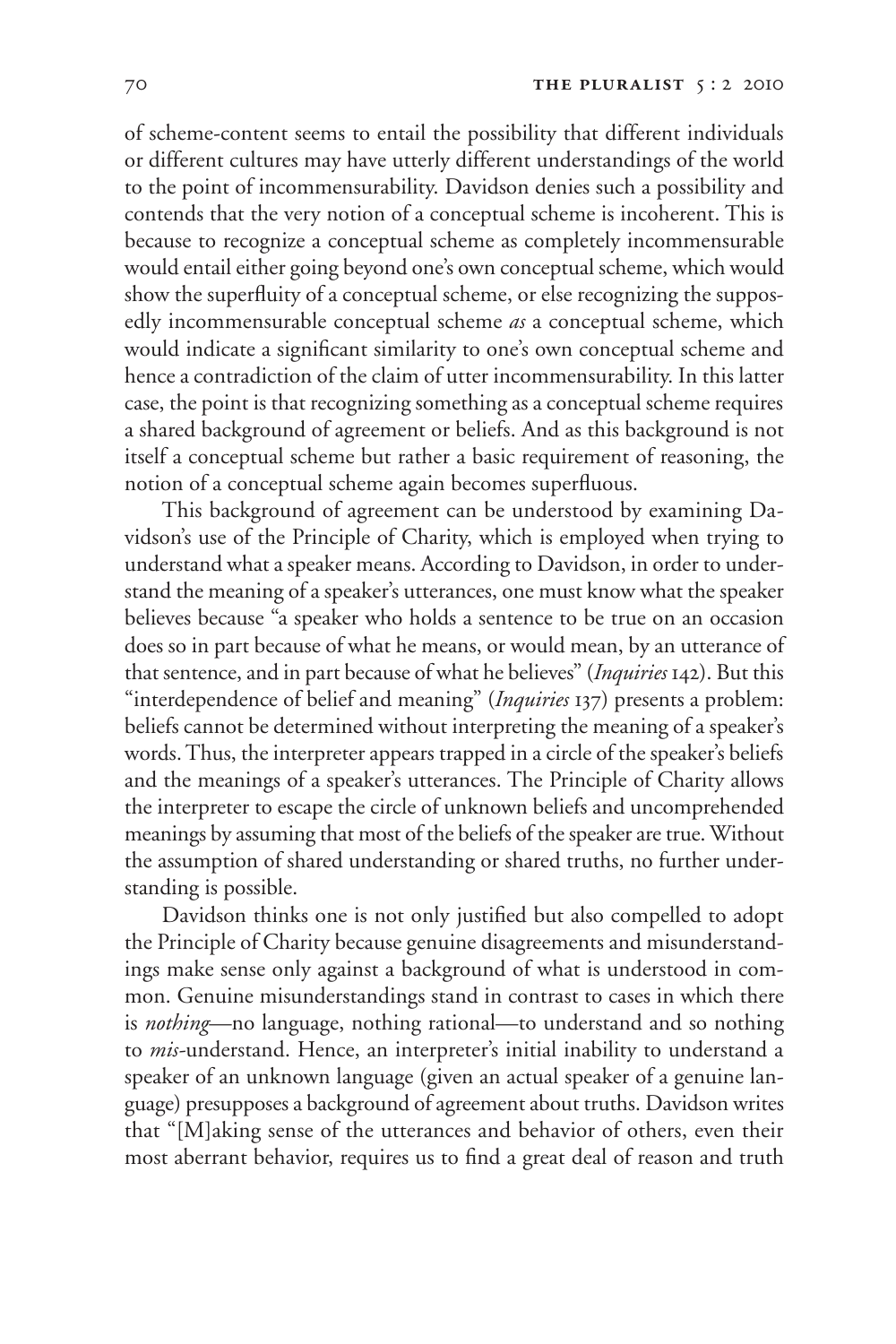in them" (*Inquiries* 153). The other option is to write them off as irrational and their so-called utterances as nonlinguistic noises (*Inquiries* 137).<sup>1</sup>

So, to assume that another person is operating with another conceptual scheme different from one's own is to already assume a shared background of agreement that makes possible the disagreement in particular beliefs about the world or in meanings of utterances. Because the shared background of agreement rules out complete variance in beliefs, the idea of incommensurable conceptual schemes disappears. Indeed, the notion of a conceptual scheme itself disappears, because there would be no way to make sense of a scheme at variance with its content. That is, the very idea of a conceptual scheme assumes the idea of some neutral content open to interpretation, but this idea is eliminated by the background of shared beliefs because the background of beliefs is a basic condition of reasoning.

The background of beliefs is not a scheme that interprets or organizes the world or reality. According to Davidson, the relationship of beliefs to the world is causal. Things cause sensations, and sensations cause beliefs (*Subjective* 305, 143). But he warns that the causes of beliefs are not to be confused with reasons for or justifications of beliefs (*Subjective* 143). If one attempts to justify beliefs by means of sensations, one faces the difficulty of accounting for how the belief refers to something beyond the immediate sensation that supposedly justifies it.2 This extra content, by means of which a belief refers to an objective world, is elusive, but without it, skepticism threatens. Davidson's response is to reject the idea that knowledge has an ultimate evidential basis (*Subjective* 146). In other words, he appears to take an anti-foundationalist position. He holds that knowledge does indeed depend on experience and experience depends on sensation, but this dependence is not evidentiary or justificatory—it is causal (*Subjective* 146). Nothing but another belief could count as evidence for the truth of a belief (*Subjective* 141).

Rorty picks out Davidson's assumed background of beliefs as comparable to the idea of funded experience found in Classic American Philosophers (Rorty 13). At first glance, the comparison seems apt: Dewey employs what he calls an apparatus of habits that performs much as Davidson's background of beliefs. Dewey follows Peirce in understanding belief as a habit—that is, as a predisposition to act in a particular way given particular circumstances. This conception of habit can be understood as sensitivity to certain kinds of stimulating events, and it contrasts with the traditional and narrower conception of habit as recurring act (MW 14:32).<sup>3</sup> On Dewey's view, habit is influenced by prior activity and hence acquired. Funded by prior activity, habit organizes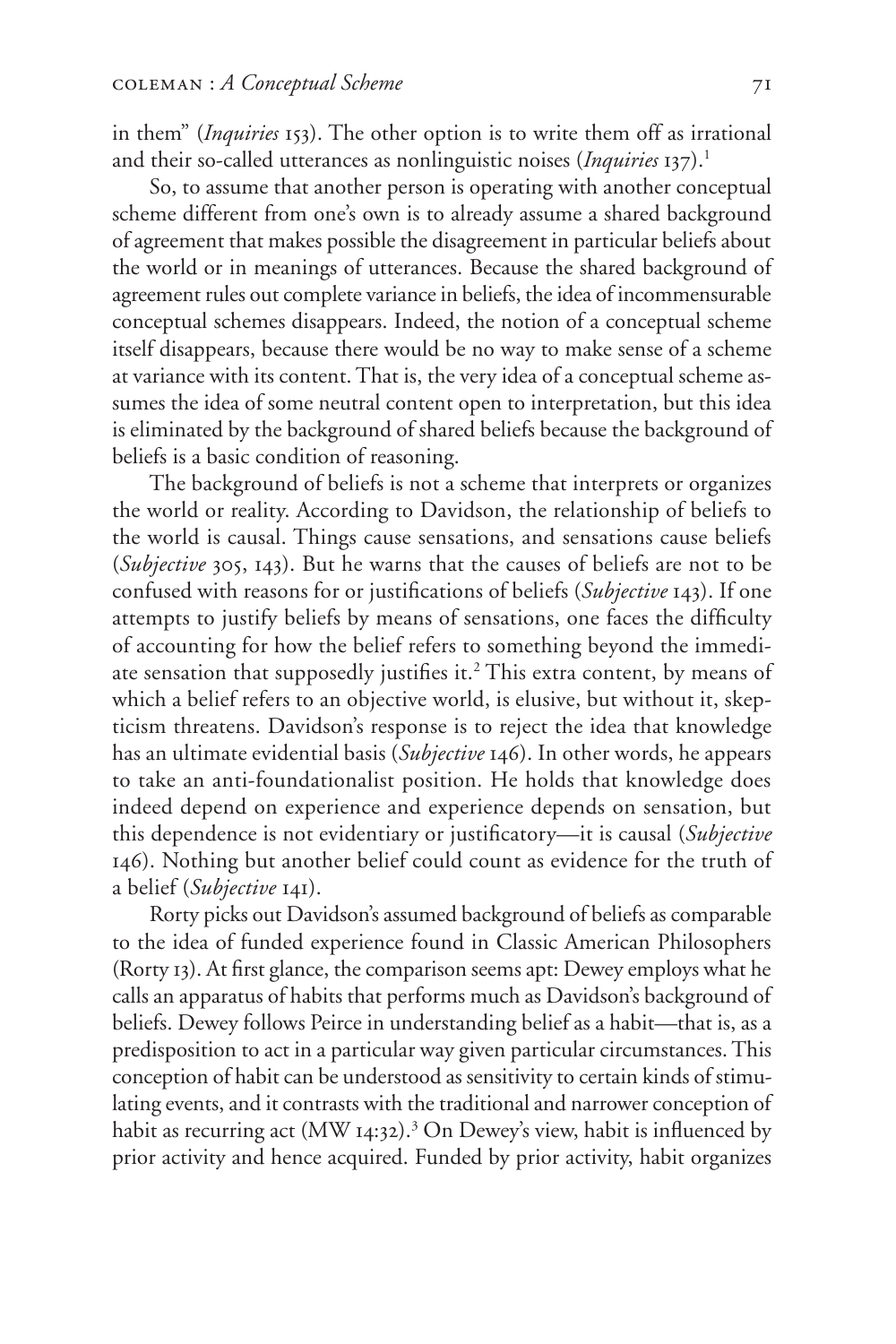present activity, it is projective and dynamic in the sense of actively directing behavior, and habit is operative even when not dominating present activity (MW 14:31). According to Dewey, "[T]here is a body of residual undisturbed habits" upon which thinking and discrimination depend (MW 14:128). This "complex apparatus of habits" is the background required for inquiry, and without it, "observation is the blankest of stares" (LW 1:170). It allows one to make sense of unknown objects and, in the case of interpretation, of foreign utterances, on the basis of established and unquestioned habits.

Without an apparatus of habits as a means to discrimination and judgment, neither disagreement nor agreement could be assessed. Acknowledging this body of habits has many of the same practical consequences as Davidson's Principle of Charity. Meeting a speaker of an unknown foreign language presents immediate doubts about the meaning of the utterance, but the interpreter handles the doubts rationally only by relying on established habits of interaction and interpretation that regard the speaker as rational and as attempting to communicate. Without such assumptions, neither interpretation nor misinterpretation—that is, neither agreement nor disagreement—is possible. Furthermore, like Davidson's assumed background of beliefs, the body of habits supports one in trying to be charitable toward fellow inquirers. Aberrations and inconsistencies need not be taken as marks of absolute irrationality precisely because they can be aberrations only in relation to the larger, shared body of habits.

#### Experience

Despite the similarities, Dewey's apparatus of habits and Davidson's background of beliefs differ greatly in their underlying conceptions of experience, and this is the key to rejecting both Rorty's classification of Davidson as a pragmatist and Davidson's rejection of the scheme-content distinction. Rorty has neglected the difference because he dismisses Dewey's notion of experience (Rorty 16). But I contend that the difference results in Davidson's position reinstating a dualism and being what Joseph Margolis has characterized as Cartesianism (Margolis 38).

In an essay critical of Davidson's attack on the scheme-content distinction, John McDowell points out that what is needed is precisely a new conception of experience. Davidson neglects this because, according to McDowell, he mistakes the motivation for the scheme-content dualism. Davidson regards the motivation as a desire to locate an ultimate source of evidence. This makes the dualism attractive because it makes subjective experience (content) a foundation for conceptual knowledge (scheme). McDowell, though, thinks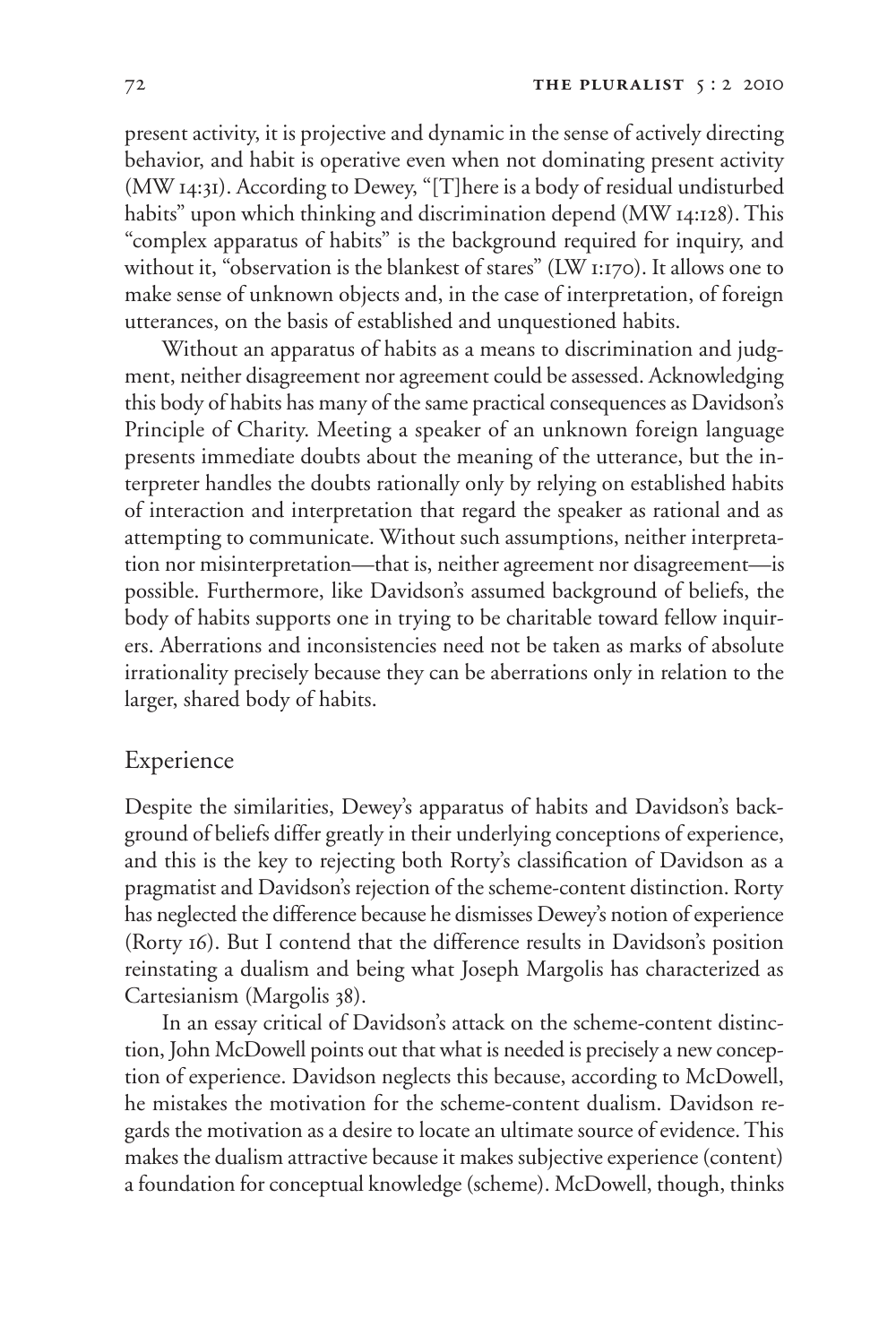the dualism is motivated by a deeper concern with understanding how one may have a set of beliefs or a worldview in the first place. Thinking about the possibility of worldviews gives rise to the notion of experience as a tribunal or as that which legitimates judgments about how the world actually is. The distinction, then, explains worldviews as resulting from the interaction of a purely formal scheme and sensory content. McDowell's point is that the dualism arises from a concern with not simply justification but with how we actually make our way through the world.

McDowell acknowledges the incoherence in the dualism, which he understands as the result of a flaw in a conception of empiricism, "one that makes it seem as if intuitions as such are 'without concepts'" (qtd. in Hahn 99). According to McDowell, in order to eliminate the incoherence, "[W]e need to find a way to resist the idea that the impacts of the world on our senses are 'intuitions without concepts.' And for that we need a more radical counter to the underlying dualism of reason and nature than the one that Davidson supplies" (qtd. in Hahn 102). Dewey provides such a counter with his understanding of experience.

Dewey is concerned to resist traditional conceptions of experience that separate it from thinking or render thinking irrelevant to the world of experience, and so he looks to biological science rather than philosophical tradition. On his view, experience is living, and living is an interaction of creature and environment. He emphasizes that the interaction is not merely *in* an environment but *because* of an environment. In other words, the live creature is not a self-contained unit injected into an environment; rather, the live creature is part of its environment, it is vitally interconnected with its environment, and it is what it is because of its environment. Experience, then, is an affair of interconnections and relations. It is not completely antithetical to reason because the concrete relations in experience are the material that further experiential interaction may refine into the rational linkages of logic. Reasoning and systematic logical thinking are specialized experiences that develop out of experience more broadly.

Dewey's notion of experience allows for a more thoroughgoing antifoundationalism than that of Davidson's position. Davidson's anti-foundationalism denies an ultimate experiential justification of belief; but his position employs a background of beliefs as an evidential basis. This is the foundation of justification, even if ultimately, beliefs are simply caused by sensory stimuli. In contrast, Dewey's antifoundationalism denies not only the ultimate evidential basis of belief, but also the idea that philosophy is primarily concerned with foundations of any kind.

In his essay "Dewey on Experience: Foundation or Reconstruction?"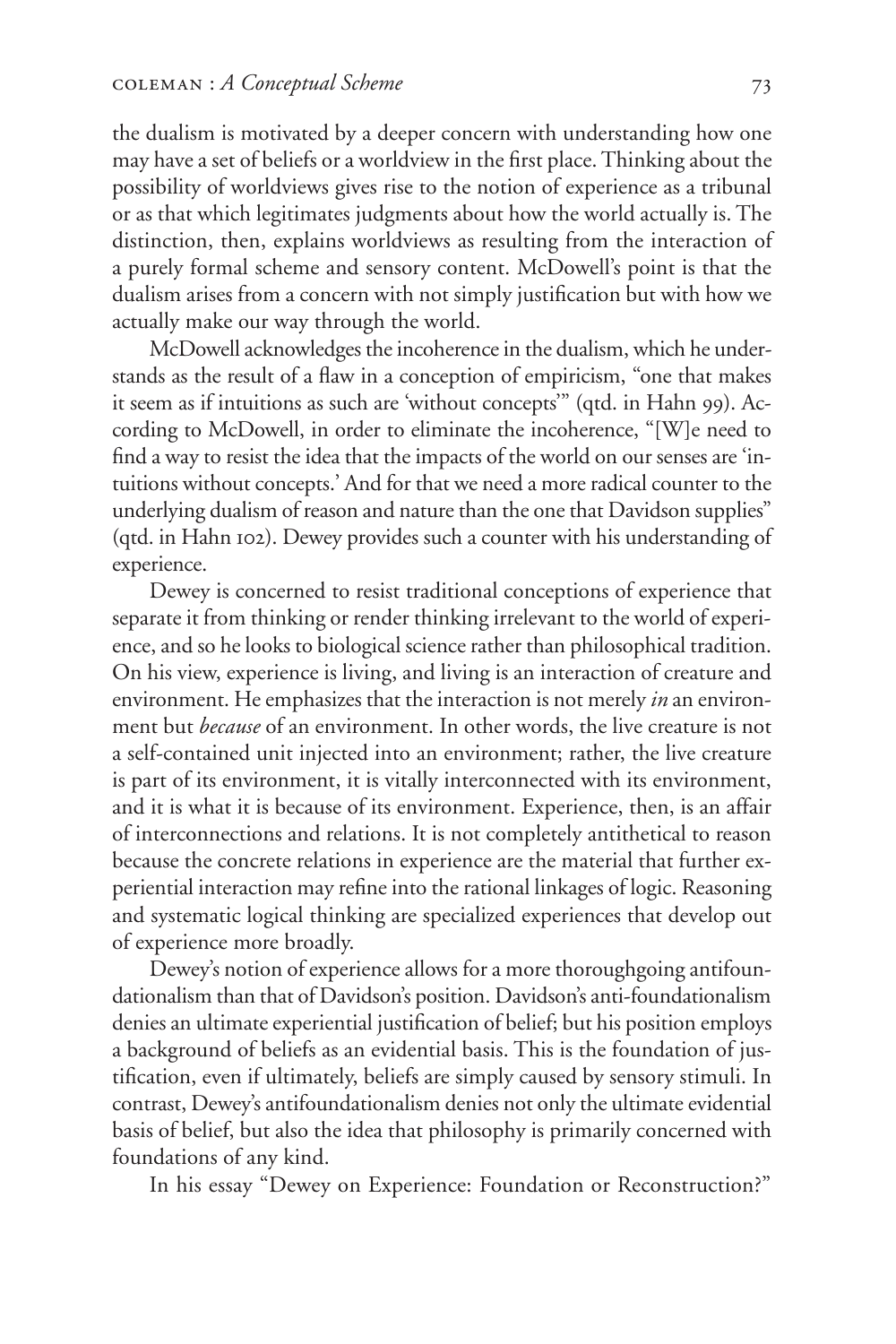Richard Shusterman contends that Dewey is not interested primarily in justification, and his emphasis on experience is, hence, not a reinstatement of a foundationalist epistemology. Responding to Rorty's claim that Dewey seems to run "together the vocabularies in which we describe the causal antecedents of knowledge with those in which we offer justifications of our claims to knowledge" (Rorty 81), Shusterman contends that there is no argument about how Dewey grounds justification because on his account, philosophy is concerned with transformation of experience rather than justification of belief (Shusterman 194). For Dewey, experience is not a foundation for philosophical doctrine; it is the context in which all human activity, including philosophizing, occurs. Dewey's emphasis on experience serves not epistemology but the enrichment of experience itself.

Dewey's account of experience effects a deeper reconstruction of philosophy than Davidson's rejection of traditional empiricism. Dewey's conception of philosophy as concerned with transformation rather than justification follows from his claim that knowing is one mode of experiencing, among others (MW 3:159). It happens to be among the most deeply transformative modes of experiencing, but knowing does not exhaust the character of experience. Any concerns about belief and how it may be accounted for must be answered in a specific experiential context; the answers serve the larger purpose of making experience richer, more meaningful, and more secure. The concern is with living well. On Davidson's view, justification retains its primary importance, though its realm is limited to the linguistic. The ability to reason is isolated in its influence and utterly beholden to causal conditions; a split is retained between human thinking and actual human living. The result is the abandonment of concern with experience beyond the cognitive, and shrinkage of the rational and philosophic context.

On Dewey's view, philosophical activity goes beyond the confines of justification and legitimation. Causes can be modified intelligently, thereby bettering human experience. This can be seen in Dewey's notion of inquiry in terms of habit. Dewey's notion of habit makes explicit the kind of connection human thinking has to the world. It is a connection that shows reasoning to be continuous with experience, without grounding justification on some experiential foundation. In other words, it shows how thinking transforms experience.

#### Habit

Habit is an established mode of interaction that arises from prior experience and influences present experience. It can be understood only when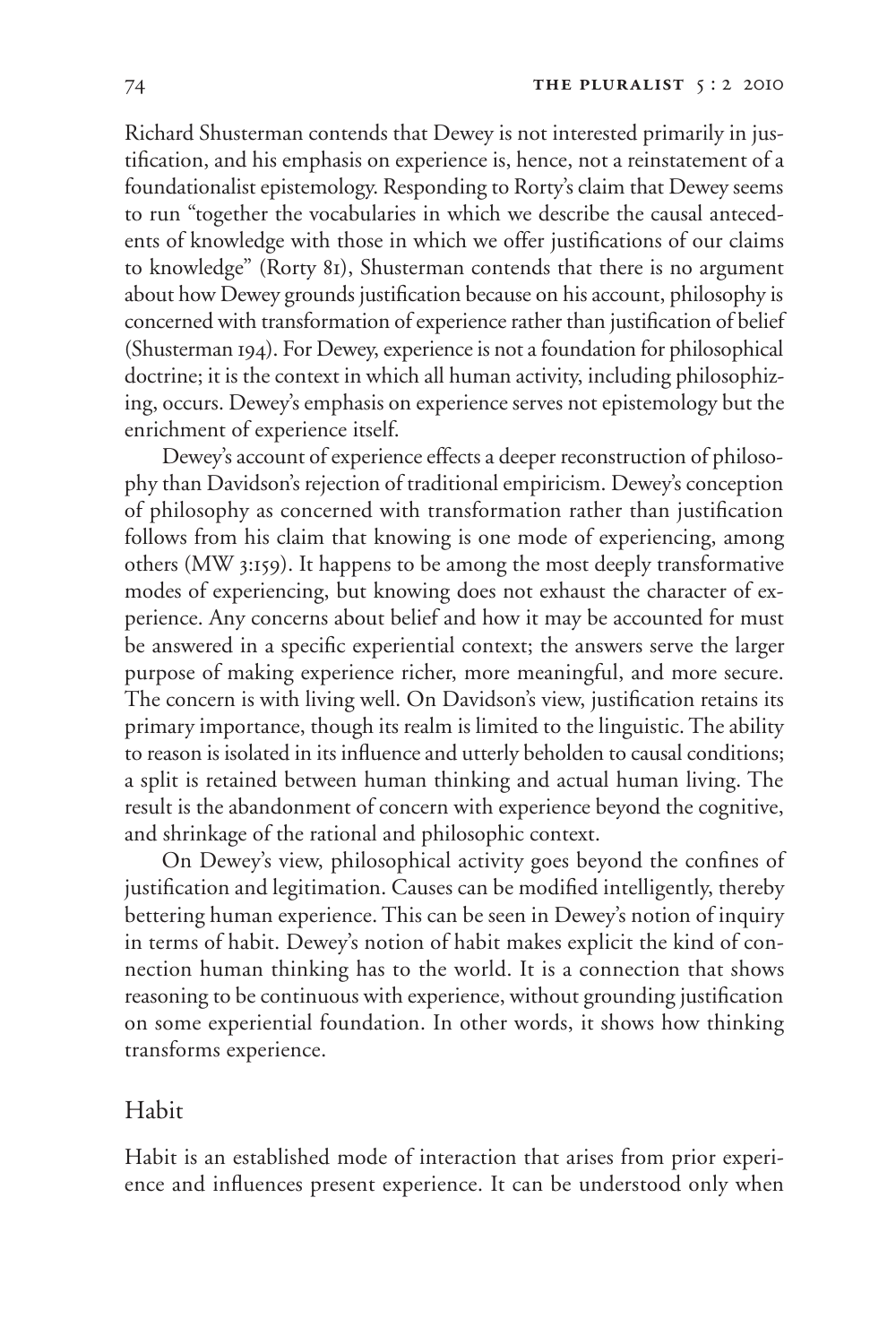considered in relation to impulse or unstructured native activity. According to Dewey, impulse comes first in time and first in the life of the individual, but habit comes first in fact. This can be seen when one considers the impulses of the infant. The unstructured native activity of the infant comes to nothing without the context of a background of habits found in a social context. The infant cannot survive without support; impulse cannot survive without habit. Impulse is the starting point for the assimilation of those established modes of making one's way through the world, which is to say, impulse is the means by which the creature establishes relations with an environment—habits are environment embodied. Dewey also calls impulse the agency for reforming established habits. Impulse has plasticity and, potentially, many avenues of discharge. So, even as it is directed by established habits, it brings with it the possibility of reforming those established habits. This gives rise to the possibility of inquiry and the intelligent transformation of experience.

Habitual activity may run into novel conditions that obstruct it. When this occurs, impulse is released from the established mode of response, and the course of action becomes uncertain. Released impulse seeks other means of outlet and often issues in unrefined responses or wild outbursts of emotion. This is especially true when established habits are exceptionally rigid and ill suited to novel conditions. There is, however, another possible response, namely inquiry and the establishment of a new habit that permits activity to resume. The habit of inquiry uses released impulse in surveying subsidiary habits. These old habits, which are in conflict, are reformed, and a course of action is determined that resolves the blocked situation. It is neither the habit of inquiry nor the impulse that inquires. According to Dewey, thinking is a delicate combination of habit and impulse (MW 14:124).

For example, I act according to well-established habits when I ride my bicycle, and I do not typically inquire into its operation. But when my forward motion is unexpectedly impeded and my habits of transportation obstructed, I become conscious of a problem. Impulse animating habits of balancing, pedaling, and attending to traffic is diverted from these channels. If I have established safe habits (and fate has not yet sent me sprawling), I continue to attend to traffic but now with the aim of pulling off the road. Diverted impulse may animate habits of feeling and expressing frustration; I may curse or throw my bicycle. But if I have well-established habits of inquiry, impulse is diverted to a feeling of puzzlement and a survey of the situation. Subordinated habits of inspection come to the fore, and instead of making a simple emotional response, I attend to the complexity of my feeling and search for a course of action that resolves the conflicted situation. Out of the problematic situation,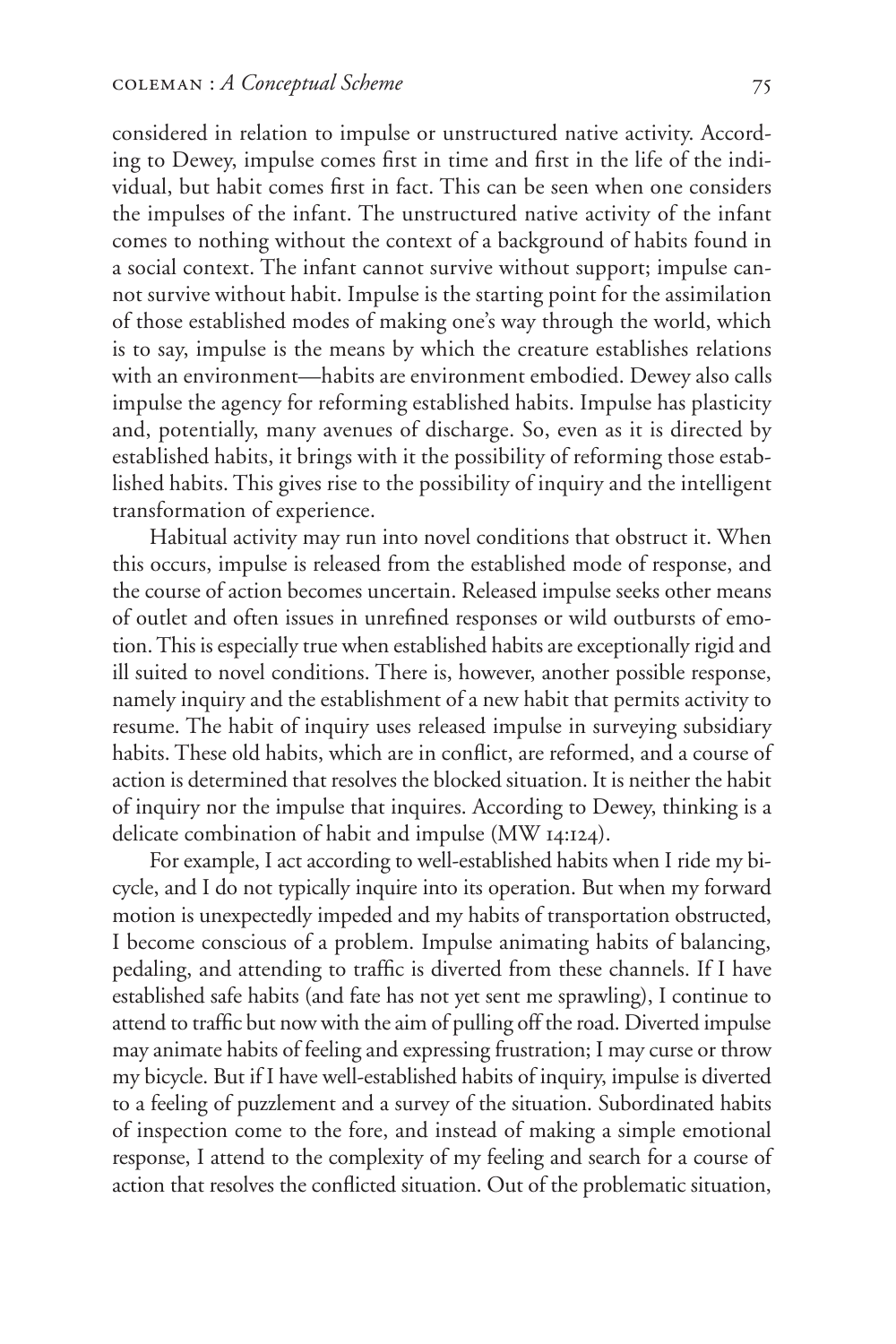I may discriminate a feeling of resistance that suggests an impaired drivetrain more than an obstructed wheel; or perhaps my habits are too coarse to detect the problem, and I need to see a bicycle mechanic. Habits of learning could combine with impulse in attending to the mechanic's actions and words, thereby refining my ability to detect and resolve problems with my bicycle.

In the midst of such conflicts, the situation is one of confusion and uncertainty. One's way is blocked, the next step is unknown, and the direction of activity is unknown. Dewey writes that when a habit is obstructed, "a new impulse is stirred which becomes the starting point of an investigation, a looking into things, a trying to see them, to find out what is going on" (MW 14;127). Released impulse is active and seeks outlet among unobstructed habits; it points toward possible directions of activity. Impulse defines the search for a new direction. In the preceding example, I try to figure out how to repair my bicycle by surveying established habits such as inspecting my chain, investigating my rear wheel for debris, or taking my bike to a mechanic. In turning toward subsidiary habits, impulse indicates possibilities among what was formerly vague. In the process of searching for a new direction of activity, the confused and conflicted situation becomes clearer as these habits that remained in the background as I pedaled unproblematically come to the fore and gain definition.

Dewey summarizes the process by describing the inquirer as one who "recollects, observes and plans" (MW 14:127). He writes, "[T]he trinity of these forecasts, perceptions, and remembrances form a subject matter of discriminated and identified objects. These objects represent habits turned inside out. They exhibit the onward tendency of habit and the objective conditions which have been incorporated within it" (MW 14:127). Habits turned inside out are activities regarded as themselves something to act on, that is, to reflect on, to deliberate, and decide on. Habits so regarded give meaning to the otherwise meaningless immediate shocks in a conflicted situation. In other words, established courses of action prevent sensations from enveloping the situation in blank immediacy; they make thinking possible in uncertain situations by presenting familiar activities as options. Offering these options is the work of "a body of residual and undisturbed habits" (MW 14:127).

Here is the apparatus of habits required for thinking. It serves to make the unknown recognizable, or the foreign domestic. In this way, it translates the incomprehensible into something the inquirer may begin to understand. When these subsidiary habits become definite, some are seen to *object* to a proposed course of action; others indicate *objectives* of the blocked activity (MW 14:143). The former are the real factors of the situation and set the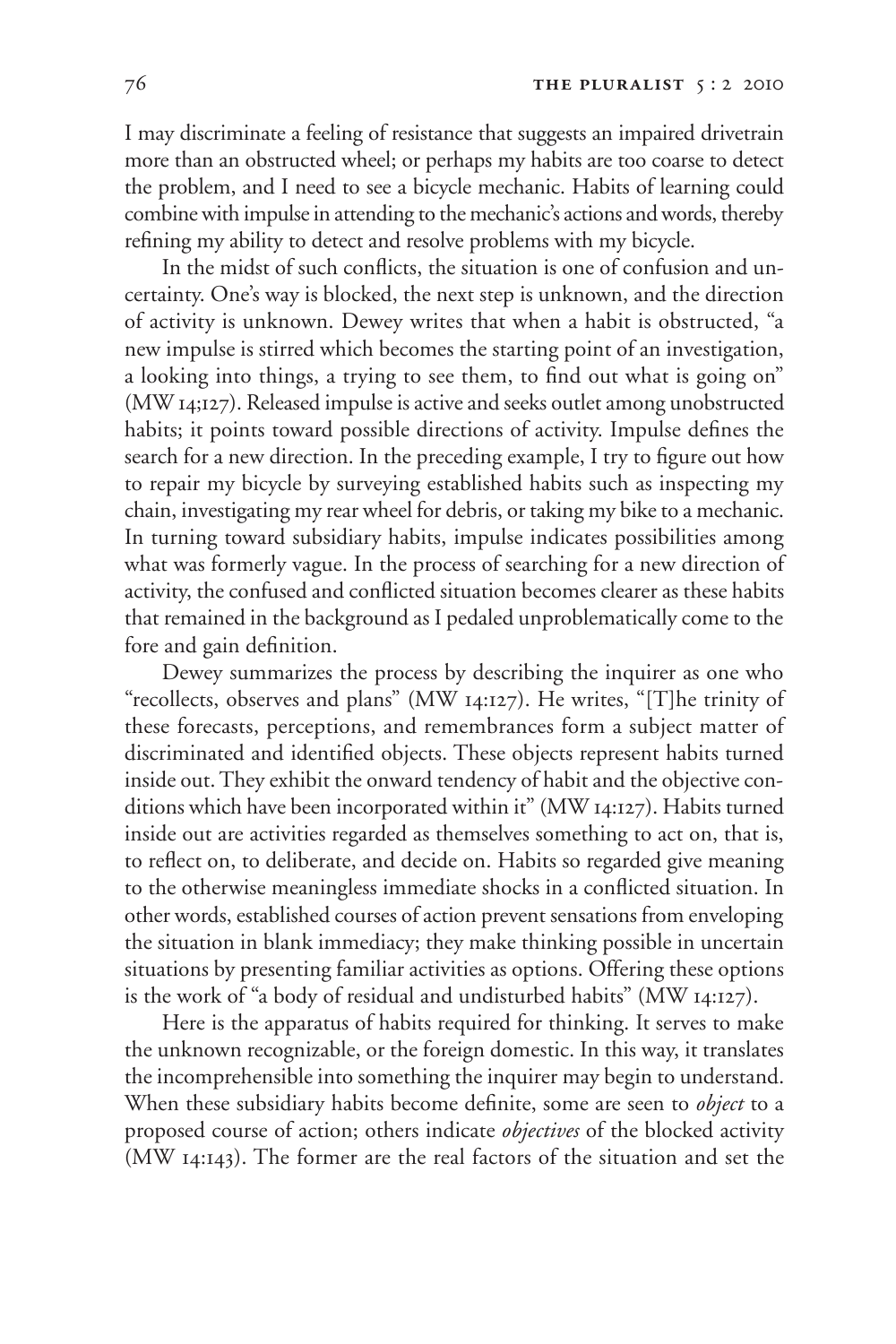terms of the problem. The latter contribute to the ideal that guides inquiry in seeking a resolution, and in this way, the apparatus of habits furnishes established modes of response as possible courses of action that may contribute to a novel resolution. In both cases, habits stand out in the conflicted situation as objects.

Resolution is achieved when a viable course of action is indeed established. This is achieved through experiment, and experiment in imagination is called deliberation; this is the dramatic rehearsal of possible course of action. In inquiry, overt activity is turned inward as modes of response are tested in imagination (MW 14:133). Deliberation ends when a choice is made; that is, when competing preferences are unified in a course of action that acts as a stimulus to overt activity. The chosen course of action is that which overcomes the inhibition brought about by the original perplexity and confusion. If the chosen course of action allows activity to continue, then a resolving habit has been established.

Unlike beliefs on Davidson's view, a resolving habit is not established by a purely causal influence. It is the result of a reciprocal and ongoing interaction between impulse and habit, or between the native activity of the live creature and the environment as embodied in habits. In other words, it is the result of experience. Furthermore, the chosen course of action as stimulus is not merely a cause (and certainly not in Davidson's sense as the cause of a belief, since it is a candidate for a belief itself). The stimulus is already involved in a complex interaction with the apparatus of habits. To characterize it as a simple cause is to neglect its vital context of relations. But the big difference here is that, on Dewey's view, the main concern is not justification of a belief, but resolution of a conflicted situation.

#### The Scheme-Content Distinction

Dewey understands his account of inquiry as the interaction of habit and impulse to resolve an opposition between unity and difference—that is, between a synthesizing factor and that which is separate and disconnected. He takes such a distinction in epistemology to be a commonplace, and combining these opposite factors has resulted in what he calls a standing paradox of the theory of knowledge (MW 14:128). The opposition of unity and difference corresponds to that of scheme and content: a conceptual scheme imposes a unified order on the diverse deliverances of the senses. The scheme is the related categories, the coherent ideas that make up a single system. Content is the different and unrelated sensations that lack reason, that make no sense.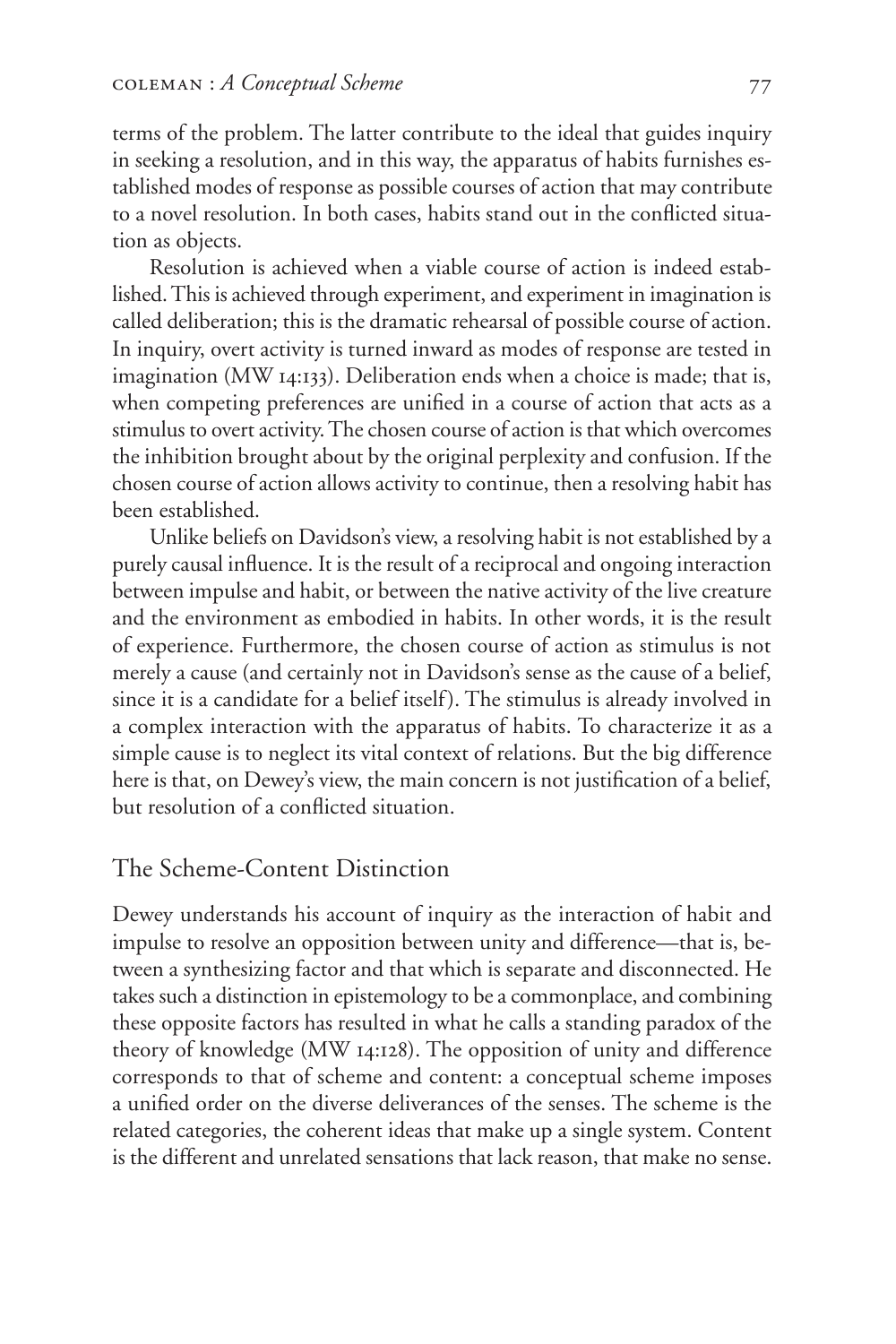Like Davidson, Dewey characterizes the distinction as incoherent. Also, similarly to Davidson, Dewey sees the incoherence as a result of confusion regarding the establishment of belief. But on Davidson's account, the supposed confusion is one in which causes are taken as justifying reasons for belief. Dewey, on the other hand, has an opposite view of the source of confusion: reason, in the sense of systematic concepts and justifications, is substituted for physiology in characterizing thinking.

For Dewey, the problems regarding the opposition of unity and difference are due to "a confusion of logic with physiological psychology [resulting] in a hybrid epistemology" (MW 10:37). In other words, the main problem is looking to logic instead of physiological psychology in formulating a theory of knowledge. The result is "that the technique of effective inquiry is rendered irrelevant to the theory of knowing, and those physical events involved in the occurrence of data for knowing are treated as if they constituted the act of knowing" (MW 10:38). The standing paradox of unity and difference or scheme and content is the result of isolating the theory of knowledge from the empirical behavior of knowers (MW 14:128). Davidson attempts to eliminate the confusion by holding causation and justification apart and then giving an account of the relation of beliefs to the world that is strictly causal. This eliminates one kind of split between beliefs and the world, but at the cost of rational inquiry, which now seems to lose relevance to the establishment of belief.

Dewey, rather than instituting a further distinction in order to resolve the incoherence, holds that unity and difference are not fundamentally isolated. He sees the forward movement of impulse as a drive to synthesis, to unified action. The movement aims to remove an obstruction to activity by introducing old habits in new situations, relating old habits in new ways, and thereby establishing new ways of acting—that is, new habits. The unifying relations aimed at are prospective; they are ideal in the sense of being a goal instituted in active engagement with problematic conditions. This corresponds to an organizing scheme imposed on a confused and conflicted situation.

There is also the retrospective character of the activity of knowing, that is, what is presented and taken with definiteness and assurance: the objects of the conflicted situation. These are most assured and definite insofar as they are most closely related to the undoubted fact that there is a problem, a conflict, or an obstructed activity. They are the discriminated factors in this situation. Dewey writes, "[T]hey are the conditions which have been mastered, incorporated in the past. They are elements, discriminated, analytic just because old habits so far as they are checked are also broken into objects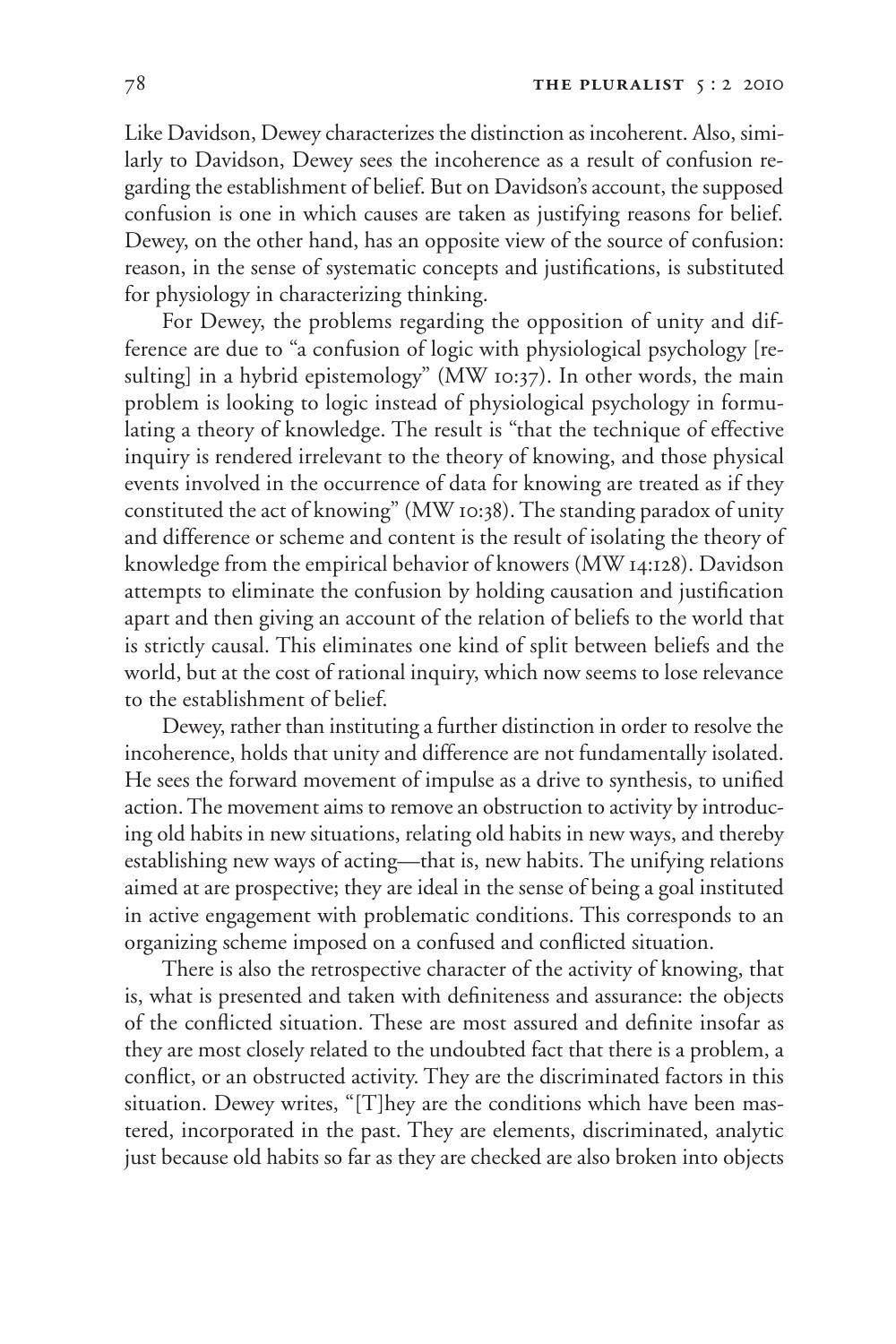which define the obstruction of ongoing activity. They are 'real,' not ideal" (MW 14:128–29). This aspect corresponds to content, to sensory deliverances, to the certainty of traditional empiricism's sensations, and to the diversity and chaos of idealism's unreality.

The distinction of scheme and content does not correspond to Dewey's distinctions of habit and impulse, and certainly not to knowing and experiencing. Rather, the distinction of scheme and content is best understood on Dewey's view as a distinction among phases of experience—that is, among interactions of habit and impulse in situations of conflict. Dewey writes, "[U]nity is something sought; split, division is something given, at hand" (MW 14:129). The conflicted situation that calls out inquiry is what is at hand, and organized activity is what is aimed at. A conceptual scheme arises in a resolved situation, and content is understood in terms of the matter or issue that needed resolving in the first place. This distinction of scheme and content, on Dewey's view, has a temporal character.<sup>4</sup> This temporal character explains why habit and impulse do not fit neatly into the distinction of scheme and content. In some phases of experience, habits are beliefs: they are unified means to thinking. In other phases of experience, beliefs are content: they are a definite conflicting collection of objectified activities. The role of habit is fluid precisely because experience is fluid; the role depends on the situation.

The resolution of the paradox of unity and difference, or scheme and content, grows out of Dewey's position that "all knowing, judgment, belief represent an acquired result of the workings of natural impulses in connection with environment" (MW 14:130). Presumably Davidson would agree with this view, and this seems to suggest another similarity between Davidson's and Dewey's attempts to eliminate the dualism of scheme and content. For example, Davidson aims to restore unmediated touch with the familiar objects that give meaning to what is said and believed, which suggests a naturalistic approach to the issue. And yet Davidson's account does not seem to go far enough, and so it retains the dualism in a different form. Dewey's complaint that "isolating intellectual disposition from concrete empirical facts of biological impulse and habit-formation entails a denial of the continuity of mind with nature" (MW 14:130) applies to Davidson's account in its isolation of reasons from causes. Davidson's account, in spite of its apparent naturalism, leaves knowing and doing disconnected in its neglect of intelligent inquiry.

On Dewey's view, causation and justification are not separate and irreconcilable bases for belief, but rather phases of experience, of the interaction of creature and environment. Impulse may lead to certain responses to stimuli,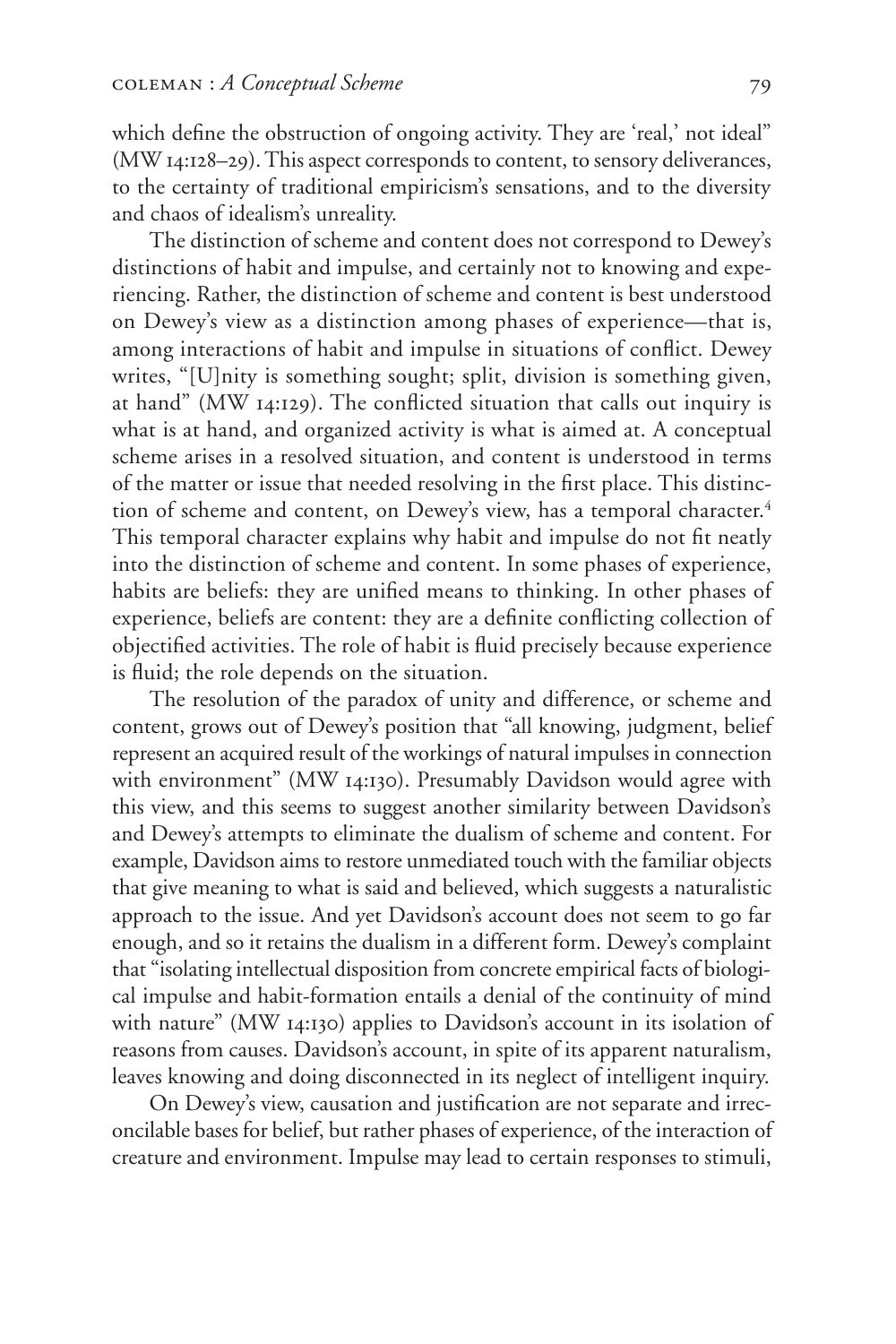and habit may supply justification for certain ways of acting; however, Dewey takes great pains to demonstrate how the notions of isolated impulse and isolated habit are fictions. There is no such isolation of factors in the process of knowing; habit and impulse are what they are because of their interaction. Any isolation of habit and impulse is the product of analysis and not a description of the conditions of experience. Such analysis may be helpful in certain circumstances, but such analysis requires a disclaimer and a statement of purpose for the distortion. This is not part of Davidson's analysis. He is explicit throughout his work about his interest in "the purely formal properties of the system" that make belief acquisition possible (qtd. in Hahn 330). Without an acknowledgement of experience, a dualism remains, and this is apparent in Davidson's account. His neglect of experience leaves his account ultimately committed to a complete description of the universe as the paradigm of reason that is atemporal in character. This, in turn, renders actual thinking inexplicable and ineffective. His elimination of the schemecontent dualism is not worth the cost.

### Reconstructing the Scheme-Content Distinction

The Deweyan account of the scheme-content distinction is similar to what Maria Baghramian calls an "innocent version" of the distinction "that would not hamper our direct contact with the world or reality" (57). Baghramian sketches an innocent version that, like the Deweyan account, relies on a richer conception of experience to counter both the incoherence of the distinction and Davidson's rejection. She understands experience, following C. I. Lewis and William James, in a thick, everyday sense rather than a thin sense of immediate sensation.

Baghramian's rehabilitation of the scheme-content distinction aims to give "us the means of talking about different ways of conceptualising our lived experience in the world. [The distinction] is a way of permitting space for the intuition, shared by some philosophers, that there are no non-perspectival and unconceptualised view of things" (Baghramian 58). She maintains that the view she is suggesting is not justified by argument as much as encouraged by experience, namely the experiential connection between our experiences of differing perspectival descriptions and their consequences. She writes, "[C]onceptual schemes are individuated by looking at their consequences on how people engage with the world in their day to day lives, as well as on purely abstract grounds" (Baghramian 58), and this is most apparent when the same experience is described in various ways.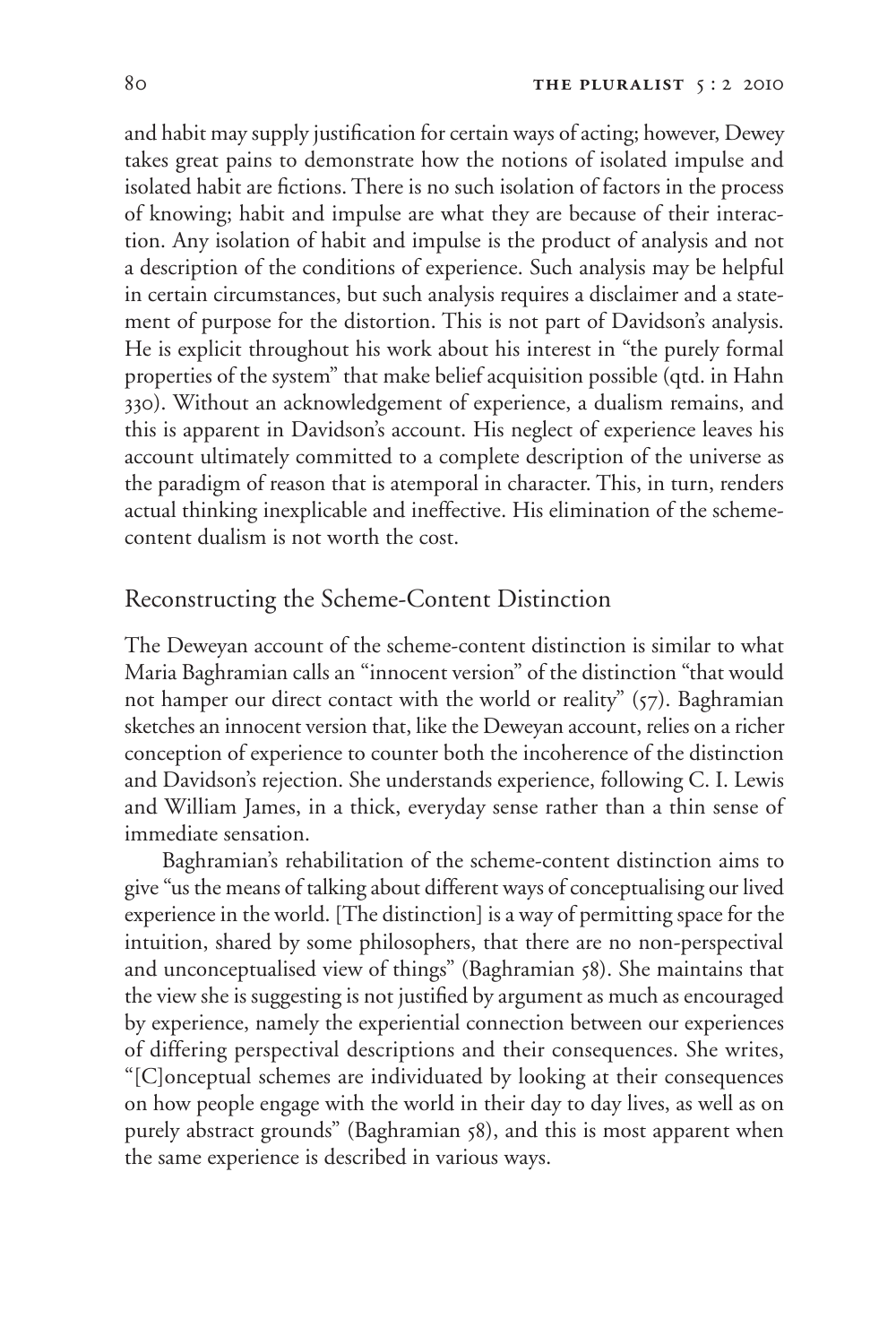Baghramian's understanding of the scheme-content distinction suggests not only how it can be recovered but that it may be fruitfully employed. Similarly, Dewey eliminates the dualism and the incoherence of scheme and content, but he retains the distinction as a helpful tool in resolving misunderstandings and disagreements. It allows for recognition of genuine differences among disagreeing parties. This is in contrast to Davidson's outright rejection of the distinction, which betrays a neglect of the concrete situation of disagreement and misunderstanding. Rejection of the distinction indicates a retreat from actual conflict into the formal realm of an assumed background of agreement. On Dewey's view, there is an apparatus of habits; however, in contrast to Davidson's background of beliefs, it is hardly something to recline on, content with the defeat of skepticism. Rather, the apparatus of habits is a springboard for inquiry, for an activity that aims at transforming experience. It is not a guarantee of the nature of rationality and agreement ahead of time, and it is not the basis for justification. Rationality and agreement are concrete achievements that may in time become resources for future attempts at reasoning.

The value of the popular idea of a conceptual scheme as that with which one makes one's way through the world is that it keeps before us the idea that inquiry is an activity—often a tedious and discouraging one—with successes and failures that have actual effects in the world. Dewey's account of inquiry in terms of habit allows the scheme-content distinction to be reconceived in a way that eliminates the incoherence lurking in the popular notion but takes seriously the motivation identified by McDowell of wanting to understand how to make one's way through the world.

On Dewey's view, a conceptual scheme denotes a phase of experience in which conflicting habits have been unified in a course of action. Content corresponds to the conflicting habits or objecting factors that are the facts of the problematic situation. A conceptual scheme unifies the conflicting content by establishing a way of carrying on. As activity proceeds and interaction continues, it may, and most likely will, come into conflict with other courses of action. Then inquiry may again occur, and a new resolution may be sought. This does not mean that every conflict may be resolved; in fact, it is as certain as anything that an organized course of activity will come to an end—this is the fact of death. But Dewey's account shows how to proceed intelligently as far as we are able; by contrast, Davidson's account dismisses from the beginning the very possibility of an *intelligent* response to concrete conflict. The point is not so much that one approach guarantees a solution or even makes a solution more likely than the other; rather, Dewey's approach is more intelligent and more honest about the values and conflicts in human experience.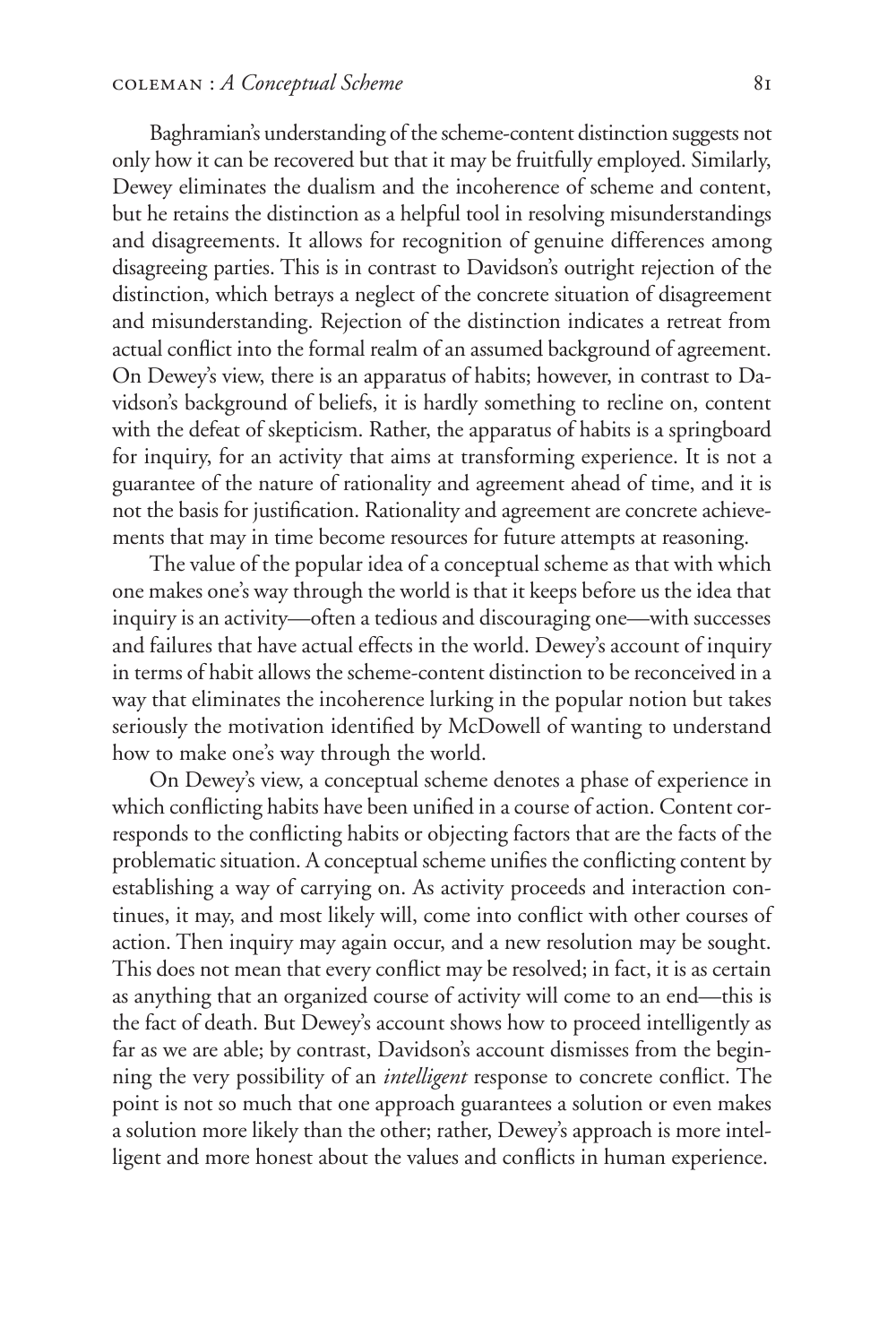To understand how the idea of a conceptual scheme might be helpful in inquiry, consider a famous example of conflict: the Melian dialogue from Thucydides's *History of the Peloponnesian War*. Melos was a small island colony of Sparta that had remained neutral throughout the conflict between Athens and Sparta. In 416 BC, Athens sent a force to Melos to demand that they join the empire. The leaders of Melos refused to give up their freedom, and the colony was subsequently destroyed by Athens, who then recolonized the island. Before Athens destroyed Melos, the two sides held talks. The Athenians spoke plainly about their overwhelming power and its requirement that they subjugate weaker powers or else risk appearing weak themselves. The Melians spoke of their trust in divine support and assistance from Sparta, and of the values of justice and freedom. No compromise could be reached between the Athenian view of the necessity of power and the Melian view of the value of morality. Each side had incommensurable conceptual schemes: the power of the Athenians did not register on the Melians' moral scale, and the moral values of the Melians had no measure of power detectable by the Athenians.

In an insightful essay about the dialogue, Robert Tordoff examines opinions about the conflict between the Melians and the Athenians. Traditional readings take Thucydides's work as a condemnation of Athenian cruelty. Recently, more scholars have read the work as a criticism of Melian folly—a view with some antecedents in the literature. Instead of choosing a side, Tordoff wants to read the dialogue in a way that does not assume Thucydides was condemning either the Athenians or the Melians. He wants to see the situation in its complexity, and my claim is that Davidson's elimination of the schemecontent distinction jettisons resources for engaging in this sort of inquiry into human conflict. Dewey, by contrast, maintains the legitimacy of a distinction between scheme and content for just the sort of project here considered.

Noting that the authenticity of the detailed account has been doubted since antiquity, Tordoff begins rereading the dialogue by imagining the source for Thucydides's account. Thucydides was not present at the talks; there is no evidence he knew or used as informants the Athenian generals or envoys that landed on Melos, and the number of people actually present for the exchange was very small. Since, according to Thucydides, the Athenians killed all the adult males of Melos, Tordoff speculates that an educated and socially well-placed Melian woman with connections to the ruling faction could have been Thucydides's informant.

Despite Tordoff's admittedly "anti-historical" methods, he does offer some dubious evidence for his conjecture. But his point was never to establish the identity of the informant. The mere possibility of such an informant, whom he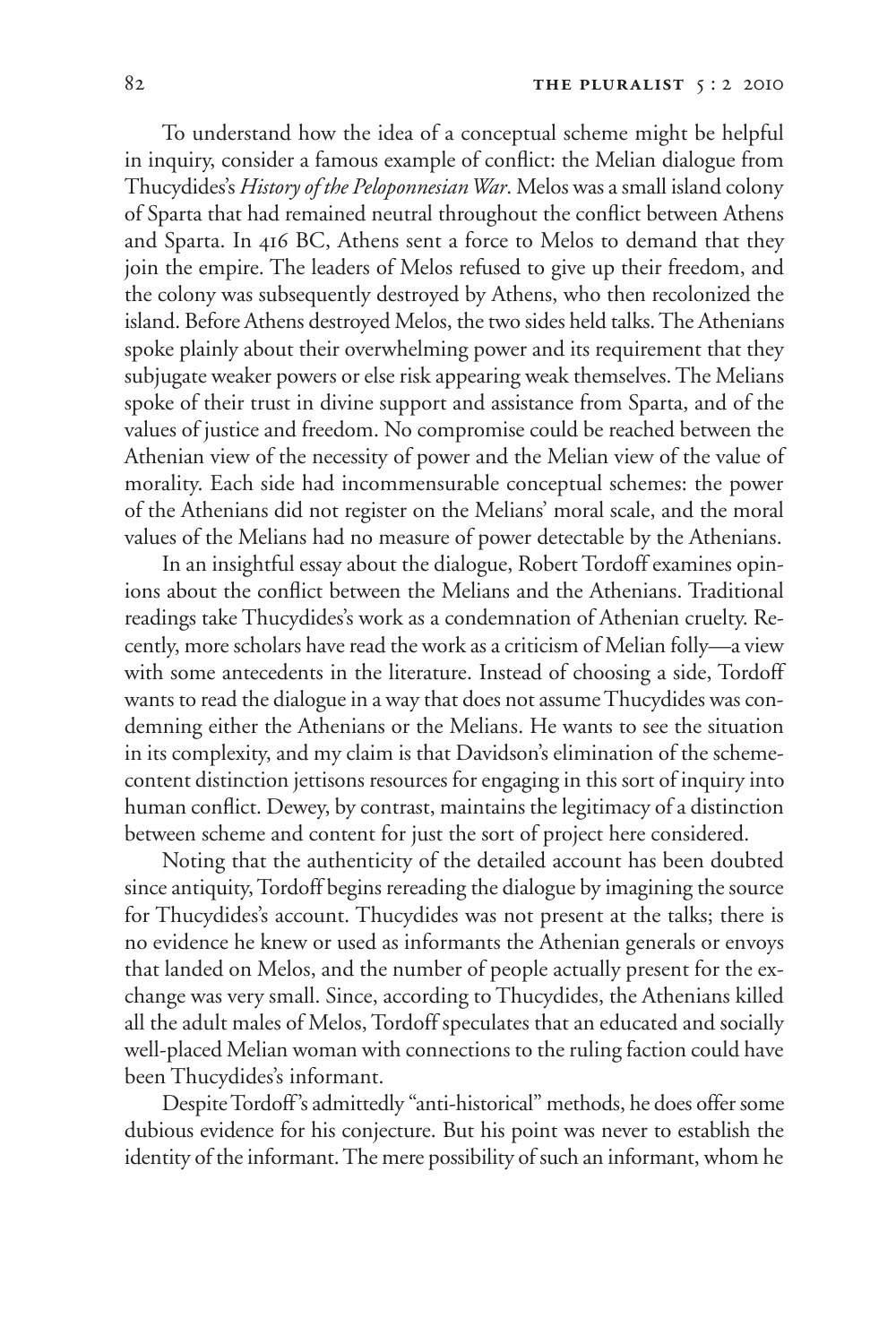names M, is enough for his purpose, which is to reinterpret Thucydides's work such that it need not be understood as condemning either Athens or Melos. Imagining M as the informant is helpful because she would favor neither the conquering Athenians who sold her into slavery nor the Melian leaders who precipitated the dramatic reversal of her fortunes. Imagining the dialogue from her point of view makes it appear, in Tordoff's words, a "subtly but painfully ironic account" (4–5), rather than a resounding denouncement of either side.

Tordoff's claim is that both sides were right and at the same time terribly wrong: "What the dialogue documents is a collision of tragic circumstance which led to the atrocity on Melos that the critics I have mentioned would like to think was avoidable" (5) if, for example, the Athenians had been more merciful or moral or the Melians more practical and realistic. He reads Thucydides as presenting two irreconcilable views, two incommensurable schemes of how to make one's way through the world. The Melians can claim moral rectitude but are politically wrong; the Athenians are morally wrong but politically right. The imagined informant "offers a reflection on the circumstances of the dialogue, the appalling result of the conflict and asks the tragic question 'How can things like this happen?'" (Tordoff 7).

On Davidson's view, there is no place for intelligent reflection on the matter, because intelligence or inquiry are detached in any rational way from the world of concrete conflict. The concrete disagreements or conflicts are relatively small compared to the mass of shared beliefs, and nothing could be said about the particular conflicts. Reasoning appears to have no relation to some proposed course of action such as submitting to Athens or resisting Athens. And then tragic questions would seem especially out of place—that is, even if one is convinced that the conflict on Melos was, at that time, intractable, there is nothing intelligent to do in the wake of the disaster and no rational way to live honestly with tragedy.

On Dewey's view, the two different conceptual schemes, since they are in conflict themselves, present an opportunity for further inquiry, and one can inquire into whether they are incommensurable—that is, whether there is a common standard of value that permits comparison and decision between the two views. In the context in question, incommensurability could mean at least two things: First, it could mean that the two different conceptual schemes are, in this given situation, in genuine conflict; that is, the two proposed courses of action are not compatible. As courses of concrete action, they exclude each other. They are incommensurable in the sense of being incomparable in value or worth for the actors themselves (this, and not the view of a removed observer, real or imagined, is what counts in an actual conflict). That there is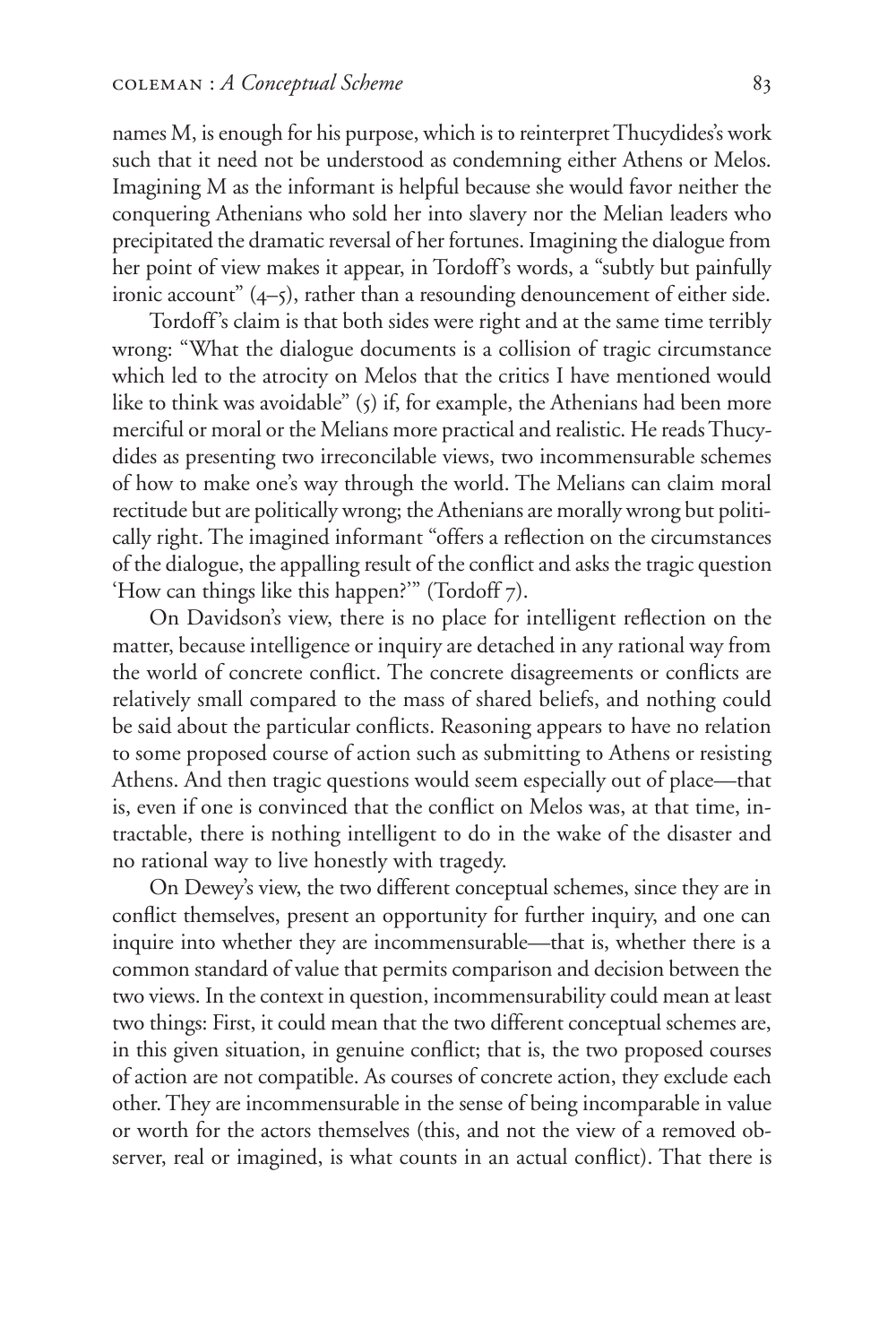such a conflict seems to be an undeniable fact. If there were no conflict, there would be no need for inquiry. Second, it could mean that no resolution of the two conflicted conceptual schemes is possible. That is, the obstacles to mutual understanding or agreement may not be surmounted for want of good will, courage, strength, or time. This is something that cannot be determined ahead of time. The second sense of "incommensurable" cannot be applied before a proposed resolution has been attempted. In fact, it cannot be applied with intellectual integrity before all attempts have been exhausted.<sup>5</sup>

"Incommensurable" seems to be a legitimate word to use in describing an actual situation. It describes the fact of present conflict, and its second sense suggests the uncertainty of an attempt at resolution. Certainly there are some disagreements that seem so intransigent as to suggest some imagined encounter with an alien being whose conceptual scheme seems utterly incommensurable. On Dewey's account, we can take the image of an alien encounter seriously as an indication of anxiety or fear at the prospect of continued engagement, but we can eliminate the implied fatalism. That is, on Dewey's account, we need not be initially overwhelmed by the idea of alien conceptual schemes as if the pronouncement of incommensurability could be applied *a priori*. We can, with Baghramian, suspend judgment on the question of how unlike differing conceptual schemes could be in principle (Baghramian 57).

There is a way to test the extent of actual incommensurability. If the conflict can in fact be resolved, then there are steps to take to accomplish this. If there are no steps to take, then the situation remains irresolvable. Dewey, by giving an analysis of inquiry, offers a helpful way to think about the conflicted situation. This seems more conducive to the exercise of reason than complete rejection of the idea of a conceptual scheme and incommensurability in favor of a formal defense against skepticism. "Incommensurable conceptual schemes" indicate actual conflicts, misunderstandings, and problems. Formal dismissal of the means by which such conflicts are indicated, that is, rejection of the very idea of a conceptual scheme, does not increase wisdom. Reconstruction of the idea so as to eliminate its incoherence and fatalistic connotations makes possible the pursuit of wisdom. Analyzing the factors of the conflicted situation makes possible the experiment that will determine incommensurability. It also indicates that certain conceptual schemes really may be incommensurable if time runs out, if conditions change, if people die—all of which are more than theoretical possibilities.

The conceptual schemes of Davidson and Dewey are different and appear to come into conflict. But incommensurability has not yet been established.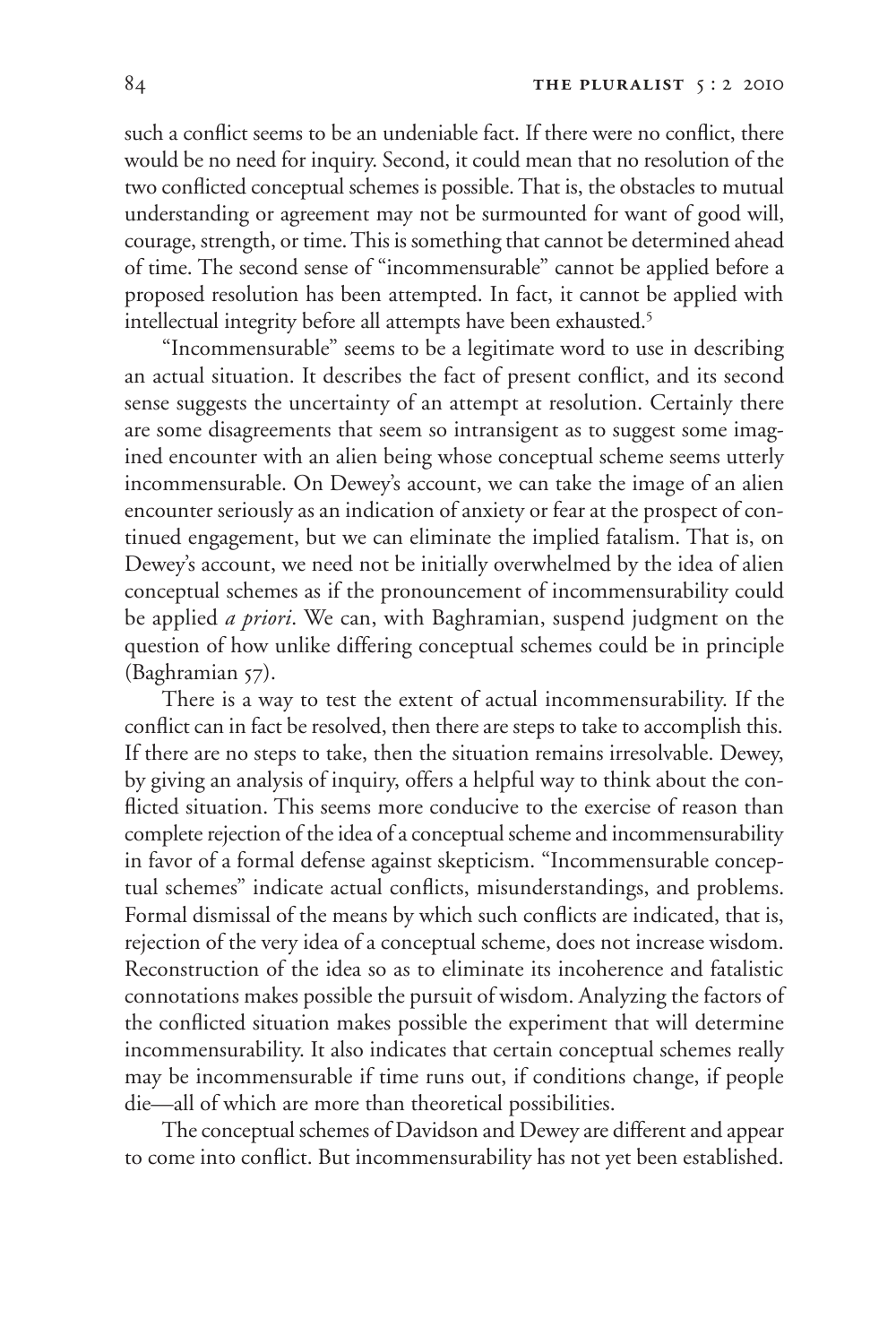As long as there are people who share the habit of inquiry and an interest in these ideas, the possibility of some kind of resolution exists. The result, one way or the other, remains to be determined in the further pursuit of wisdom.

#### **NOTES**

1. Davidson points out that the Principle of Charity is not a charitable assumption about the level of actual human intelligence (*Inquiries* 137). And invoking the Principle of Charity does not eliminate disagreement; rather, it makes explicit the shared understanding that makes "meaningful disagreement possible" (Davidson, *Inquiries* 196). He thinks that if this background of agreement is overlooked, it is because it consists of a vast number of ordinary and typically dull truths; it is the novel or the disputed that attracts attention (*Inquiries* 153).

2. The idea is that a belief justified by a sensation has no resources to justify any belief beyond a belief in the immediate sensation. So, if one has the sensation of seeing a flashing green light, the question is how this ever justifies a belief in an actual flashing green light existing beyond the immediate sensation. This further belief in an actual flashing green light would require for justification some content beyond the immediate sensation (Davidson, *Subjective* 142).

3. Standard references to John Dewey's works are to the critical edition, *The Collected Works of John Dewey, 1882–1953*, ed. Jo Ann Boydston (Carbondale: Southern Illinois UP, 1969–1991), and published as *The Early Works: 1882–1898* [EW], *The Middle Works: 1899–1924* [MW], and *The Later Works: 1925–1953* [LW]. In the text of this article, the bracketed designations above are followed by volume and page number. For example, page 32 of volume 14 of the *Middle Works* is cited in the text as "MW 14:32."

4. The distinction is temporal because it marks *phases* of experience. I think the temporality of Dewey's conception of experience sets a Deweyan account of the schemecontent distinction apart from Davidson's. It is worth noting that this aspect of Dewey's conception of experience is also emphasized by Colin Koopman in his attempt to develop pragmatism beyond foundationalist tendencies found in the works of James and Dewey and beyond the linguisticism of the neopragmatists like Rorty (Koopman). The present essay agrees with the work of Koopman and of Margolis in emphasizing the importance of temporality or historicity in Dewey's conception of experience.

5. There is another sense of "incommensurable" that is not consistent with Dewey's position. Larry A. Hickman points out that Dewey is not in agreement with the view that "the varieties of human experience are at their most fundamental levels ungrounded and incommensurable" (Hickman 18). Hickman explains that such a view, often characterized as postmodern, shares with positivism an inability to address ethical issues. Positivism excludes the noncognitive and this sort of postmodernism, which Hickman associates with Rorty, denies any commonality to human experience. In contrast, Dewey's conception of experience, which is based on the empirical work of biologists and anthropologists, acknowledges commonality in human experience, including communication and inquiry. On this view, human experience is as objective as the subject matter of biology and anthropology, and it is also as historical and variable as that subject matter. It is just such a view that I take in this essay and believe helpful in reconstructing the scheme-content distinction.